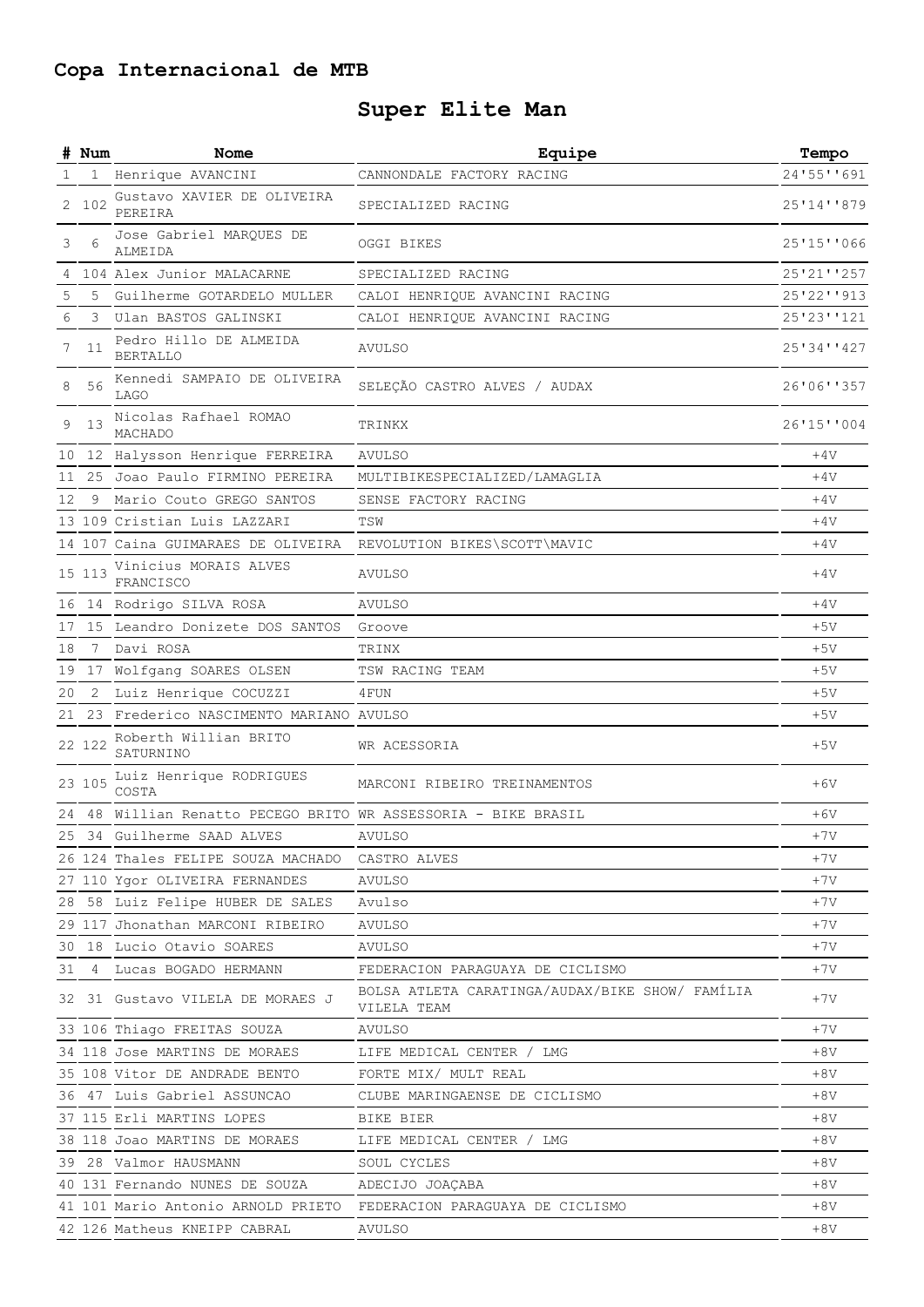|    | # Num  | Nome                                    | Equipe                           | Tempo      |
|----|--------|-----------------------------------------|----------------------------------|------------|
|    | 57     | Rafael MURRAY CAMBRAIA DE<br>SOUZA      | <b>DUBEM TEAM</b>                | $+8V$      |
| 44 |        | 111 Marcos VILLARREAL CRISTALDO         | FEDERACION PARAGUAYA DE CICLISMO | $+8V$      |
| 45 |        | 52 Adenilson Romares DA SILVA           | LEMOS RACE                       | $+8V$      |
|    | 46 127 | Jesaias SILVA DOS SANTOS<br>SALES       | SELEÇAO DE CASTRO ALVES MTB      | $+9V$      |
| 47 |        | 26 Robson FERREIRA DA SILVA             | SOUL CYCLES / GO TREINOS         | $+9V$      |
|    | 48 121 | Matheus SOARES DO CARMO<br><b>ALVES</b> | BIKE STORE                       | $+9V$      |
| 49 | 61     | Hurilan Aparecido PEREZ<br>INACIO       | GRIMALDI TEAM                    | $+9V$      |
| 50 |        | 35 Maximo Abel CRISTALDO                | FEDERACION PARAGUAYA DE CICLISMO | $+9V$      |
|    |        | 51 128 Luan SANTOS BARRETO              | SELEÇAO DE CASTRO ALVES MTB      | $+9V$      |
|    |        | 52 103 Gabriel LUNKES PALUDO            | FEDERACION PARAGUAYA DE CICLISMO | $+9V$      |
|    | 116    | Henrique TAVARES BUENO<br>OLIVEIRA      | AVULSO                           | $+9V$      |
|    |        | 54 123 Salomao BARROS DIAS STABILE      | ATACADAO DOS PISOS               | $+9V$      |
| 55 | 24     | Daniel Carneiro BRUM RIBEIRO<br>ZOIA    | AUDAX BIKE / FSA / OBC           | $+9V$      |
|    |        | 56 125 Luis Felipe DIAS MONTEIRO        | TEAM QUESIA DUARTE               | $+9V$      |
|    | 57 114 | Carlos Felipe KURTEN<br>SEMCHECHEM      | CLUBE MARINGAENSE DE CICLISMO    | $+9V$      |
| 58 |        | 39 Amos DOS ANJOS ALMEIDA               | GIUGIU RACING TEAN               | $+9V$      |
| 59 | 119    | Lucas Felix FRANCO DO CARMO<br>SILVA    | <b>AVULSO</b>                    | $+9V$      |
|    |        | 60 134 Gustavo Eduardo COLACA SALES     | TEAM MAENO                       | $+9V$      |
|    |        | 61 130 Rudson ESPINDOLA DE SOUZA        | TEAM CAMITA                      | $+9V$      |
|    | 62 133 | MARQUES TEIXEIRA Gabriel<br>Bonfim      | TEAM CAMITA                      | $+9V$      |
|    |        | 42 Flavio NETO                          | TSW RACING TEAM                  | <b>DNF</b> |
|    |        | 112 Pedro SILVA                         | <b>AVULSO</b>                    | <b>DNS</b> |
|    |        | 27 Luiz DUARTE                          | AVULSO                           | <b>DNS</b> |
|    | 8      | Edson JUNIOR                            | CALOI HENRIQUE AVANCINI RACING   | <b>DNS</b> |
|    |        | 129 Ramon FRE                           | INFORMAR                         | <b>DNS</b> |
|    |        | 10 Rubens VALERIANO                     | SENSE FACTORY RACING             | <b>DNS</b> |